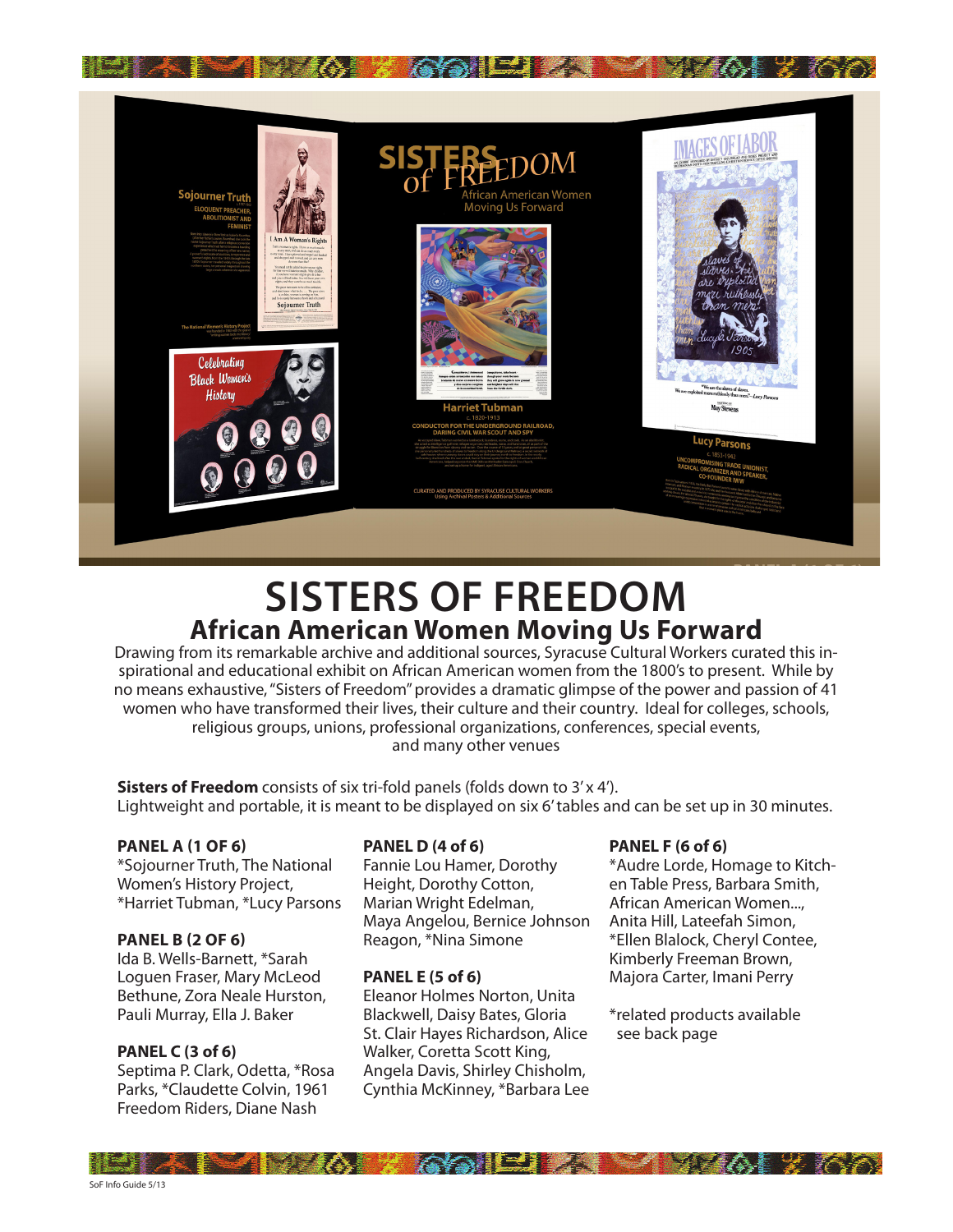## **SISTERS OF FREEDOM PROFILES**

#### PANEL A: **New York Contract Contract Contract Contract Contract Contract Contract Contract Contract Contract Contract Contract Contract Contract Contract Contract Contract Contract Contract Contract Contract Contract Contr**

# **Sojourner Truth** , c. 1797-1883 ELOQUENT PREACHER, ABOLITIONIST AND FEMINIST **RS OF FREEDOM PROFILES**<br>
FIT Truth, c. 1797-1883<br>
FIT PREACHER, ABOLITIONIST AND<br>
Slavery in New York as Isabella Baumfree (after<br>
Slavery in New York as Isabella Baumfree (after<br>
Sowner, Baumfree) she took the name Sojou

Born into slavery in New York as Isabella Baumfree (after her father's owner, Baumfree) she took the name Sojourner Truth after a religious conversion experience which led her to become a traveling preacher (the meaning of her new name). A powerful advocate of abolition, temperance and women's rights, from the 1840's through the late 1870's Sojourner traveled widely throughout the northern states, her personal magnetism drawing large crowds wherever she appeared.

#### **The National Women's History Project** was founded in

1980 with the goal of "writing women back into history." www.nwhp.org

#### **Harriet Tubman**, c. 1820-1913

CONDUCTOR FOR THE UNDERGROUND RAILROAD, DAR-ING CIVIL WAR SCOUT AND SPY

An escaped slave, Tubman worked as a lumberjack, laundress, nurse, and cook. As an abolitionist, she acted as intelligence gatherer, refugee organizer, raid leader, nurse, and fundraiser, all as part of the struggle for liberation from slavery and racism. Over the course of 10 years, and at great personal risk, she personally led hundreds of slaves to freedom along the Underground Railroad, a secret network of safe houses where runaway slaves could stay on their journey north to freedom. In the nearly half-century she lived after the war ended, Harriet Tubman spoke for the rights of women and African Americans, helped organize the AME (African Methodist Episcopal) Zion Church, and set up a home for indigent, aged African Americans. About the poster:

This poster, published by SCW in 1987, uses Harriet Tubman's work as inspiration for the sanctuary movement which brought endangered Latin American activists to the US. These activists were opposing murderous regimes supported by the US. The poster was also a playbill for the Underground Railroad Theatre Company based in Boston.

#### **Lucy Parsons**, c. 1853-1942

UNCOMPROMISING TRADE UNIONIST, RADICAL ORGANIZER AND SPEAKER, CO-FOUNDER IWW Born in Texas around 1853, it is likely that Parsons' parents were slaves with African American, Native American, and Mexican ancestry. In 1873 she and her husband Albert settled in Chicago and became integral to the socialist and anarchist movements seeking to improve the condition of the industrial working classes. For almost 70 years, she fought for the rights of the poor and disenfranchised in the face of an increasingly oppressive industrial economic system. Her radical activism challenged racist and sexist conventions in a time when even radical Americans believed that a woman's place was in the home.

The Industrial Workers of the World (IWW) was founded in Chicago in June 1905 at a convention of two hundred socialists, anarchists, and radical trade unionists who were opposed to the policies of the American Federation of Labor. The organizers believed that all workers should organize as a class, regardless of the industry in which they worked, and it was the only American union (besides the Knights of Labor) to welcome all workers including women, immigrants, African Americans and Asians into the same organization.

#### PANEL B: **Example 2014** and 2014 and 2014 and 2014 and 2014 and 2014 and 2014 and 2014 and 2014 and 2014 and 2014

**Ida B. Wells-Barnett** , 1862-1931

Born a slave in 1862, Ida Wells became one of our nation's earliest civil rights leaders. Beginning in 1892 she carried FEARLESS ANTI-LYNCHING CRUSADER, SUFFRAGIST, WOMEN'S RIGHTS ADVOCATE AND JOURNALIST Marin Marin Marin Colomon<br>Pelcome all workers included<br>Marin Marin Marin Standard<br>Standard Marin Standard<br>Standard Marin Standard<br>Standard Marin Standard<br>Standard Marin Standard<br>Standard Marin Standard<br>Will rights leaders. (accurace the hinghits of a<br>luding women, immigration<br>to the same organization<br>1<br>JSADER, SUFFRAGIST,<br>AND JOURNALIST<br>ecame one of our nation<br>nning in 1892 she carried out a national campaign against lynching – the hanging, burning or shooting of a person without trial. By the time of her death, lynching in the US had disappeared almost entirely, due largely to her efforts. A founding member of the National Association for the Advancement of Colored People (NAACP), she was among the few Black leaders to publicly oppose Booker T. Washington and his strategies. As a result, she was viewed as one of the most radical of the founders and was marginalized from its leadership positions.

The poster element "Signed, Iola," refers to the pen name she used for her early columns in the Black press.

#### **Sarah Loguen Fraser**, 1850-1933

PIONEERING PHYSICIAN

Sarah Loguen, MD grew up in Syracuse, NY and became one of the nation's first African American women physicians. The daughter of abolitionists Caroline Storum and the Reverend Jermain Wesley Loguen, a former slave, Fraser was raised in a family that helped 1,500 African Americans on their dangerous escape from slavery to freedom.

#### **Mary McLeod Bethune**, 1875-1955

VISIONARY EDUCATOR AND LEADER

In 1904, Mrs. Bethune opened a school for Negro girls in Daytona, FL with just five students. Through her abilities as an organizer, fundraiser and teacher, the school flourished, in 1929 becoming the co-educational Bethune-Cookman College. She founded the National Council of Negro Women in 1935, envisioning an "organization of organizations" that would represent the national and international concerns of Black women. From 1936-1945 she served as an informal special advisor to the Franklin Roosevelt administration and helped create the federal Council on Negro Affairs.

#### **Zora Neale Hurston**, 1891-1960

#### FOLKLORIST AND WRITER OF THE HARLEM RENAISSANCE

Hurston grew up in the culturally affirming setting of Eatonville, FL, a rural community near Orlando that was the nation's first incorporated Black township. A graduate of Barnard College, she was the most successful and most significant Black woman writer of the first half of the 20th century. Over a career that spanned more than 30 years, she published four novels, two books of folklore, an autobiography, numerous short stories, and several essays, articles and plays.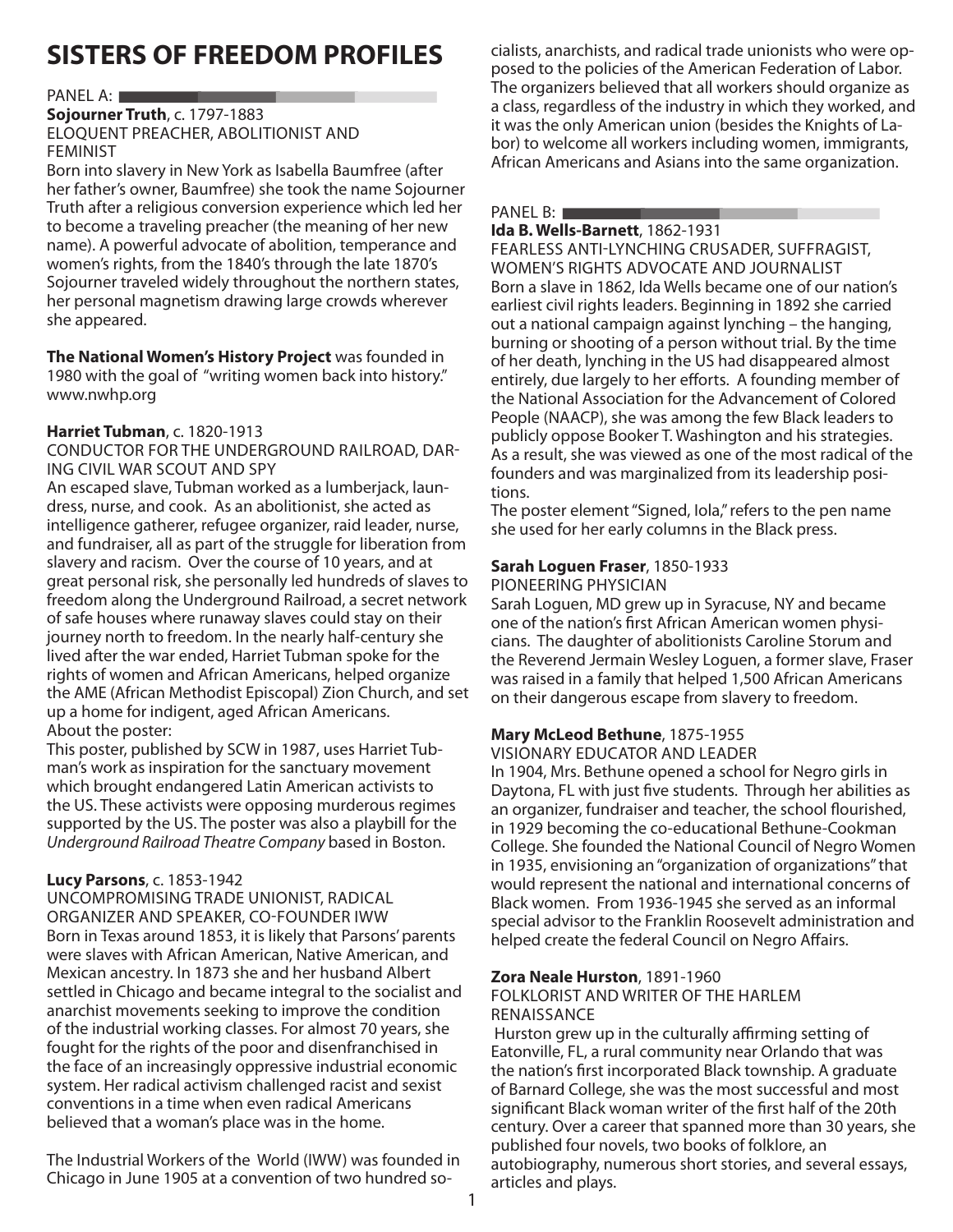#### **Pauli Murray**, 1910-1985

#### FEMINIST, LAWYER, TEACHER AND ORDAINED MINISTER

The granddaughter of a slave and great-granddaughter of a slave owner, Murray rebelled against the segregation that was an accepted fact of life growing up in the "colored" section of Durham, NC. In 1944, while at Howard University Law School, she and other women students made one of the earliest uses of Gandhian tactics, successfully staging the first sit-in demonstration resulting in the desegregation of a cafeteria in Washington, DC. Her letter-writing campaign to the White House challenging the Roosevelt administration on domestic policies led to a lasting friendship and professional relationship with Eleanor Roosevelt. A founding member of the National Organization for Women (1966), she was the first Black woman and one of the first women to be ordained (1978) in the Episcopal Church.

"One person plus one typewriter constitutes a movement."

#### **Ella J. Baker**, 1903-1986

 "SPIRITUAL MOTHER" OF THE STUDENT NONVIOLENT COORDINATING COMMITTEE (SNCC)

 A lifelong social activist, in 1930 Baker joined the Young Negroes Cooperative League and in 1940 began her involvement with the NAACP. In 1957, she moved to Atlanta to organize with the Southern Christian Leadership Conference (SCLC), running a voter registration campaign called the Crusade for Citizenship. She stayed at SCLC for two years although she disagreed with its policy of strong central leadership over grassroots organization, saying "strong people don't need strong leaders."

#### PANEL C.

**Septima P. Clark** , 1898-1987

FOUNDER OF "CITIZENSHIP SCHOOLS" THAT CREATED THE GRASSROOTS BASE OF THE CIVIL RIGHTS MOVEMENT adership ove<br>eople don't n<br>**P. Clark**, 1898<br>R OF "CITIZEN<br>THE GRASSF<br>INT ver grassroots organization, saying<br>t need strong leaders."<br>198-1987<br>ENSHIP SCHOOLS" THAT<br>SROOTS BASE OF THE CIVIL RIGHT<br>in Charleston, SC in 1947 for being

Fired from teaching in Charleston, SC in 1947 for being a member of the NAACP, Clark relocated to Monteagle, TN, teaching interracial adult education at the Highlander Folk School. There, Clark devised a curriculum that focused on promoting voter registration and empowering people to solve their issues through social activism. She created her first "Citizenship School" on John's Island in 1957. With Highlander activities constantly disrupted by the segregationist Tennessee legislature, in 1961 the citizenship program was transferred to the Southern Christian Leadership Conference (SCLC). By 1970, when Septima Clark retired at age 72, some ten thousand citizenship school teachers trained by her and her colleagues had taught more than 100,000 Blacks to read and write and demand their rights as citizens.

Founded in 1932 by activist Myles Horton and others as a racially integrated education and training center, the **Highlander Center** focused in its early years on labor education and the training of labor organizers. From the 1950s on, its work nurtured the civil rights movement, and today it remains a catalyst for grassroots organizing and movement building in Appalachia and the South. www.highlandercenter.org

#### **Odetta**, 1930-2008

FOLKSINGER, SONGWRITER, ACTIVIST

Born Odetta Holmes in Birmingham, AL during the Depression, the music of that time and place — particularly prison songs and work songs sung in the fields of the Deep South — shaped her life.

"They were liberation songs," she said in an interview with The New York Times. She added: "You're walking down life's road, society's foot is on your throat, every which way you turn you can't get from under that foot. And you reach a fork in the road and you can either lie down and die or insist upon your life." In 1953, Odetta was invited to perform at a folk club in NYC where her appearance inspired the help of Harry Belafonte and Pete Seeger. Her political visibility increased in the 60's as a major voice in the Civil Rights Movement, her songs blending the personal and the political, the theatrical and the spiritual.

#### **Rosa Parks**, 1913-2005

NAACP STALWART, SPARK OF THE MONTGOMERY BUS BOYCOTT, LIFELONG CIVIL RIGHTS ADVOCATE The secretary and a long-time member of the NAACP, Parks was well-known to African American leaders in Montgomery for her opposition to segregation, her leadership abilities and her moral strength. On December 1, 1955, she refused to give up her seat to a white man on a bus, sparking the protest boycott which lasted 381 days, eventually succeeding in putting an end to this segregation.

#### **Claudette Colvin,** b.1939

COURAGEOUS TEEN PLAINTIFF IN BROWDER V. GAYLE, COURT DECISION THAT DESEGREGATED MONT-GOMERY, AL BUSES

In March 1955 when she was a high school junior, Colvin was arrested, dragged backwards off the bus by police, handcuffed and jailed for refusing to surrender her bus seat to a white passenger. A year later, she and three other women sued the city of Montgomery and the state of Alabama, challenging the laws requiring segregated seating on buses. Only after they won their case were the city's buses integrated.

EDUCATION IS LIBERATION - THE ROSA PARKS MURAL, Graham-Parks School, Cambridge, MA, David Fichter, ©1986, detail of 10x25' mural

#### **1961 Freedom Riders**, b.1938

50TH ANNIVERSAY COMMEMORATIVE POSTER Joseph Portiglione, Eric Etheridge Poster published by Syracuse Cultural Workers 1961 Freedom Riders Portraits The Civil Rights Movement, roughly occurring 1954- 1968, was one of the most significant and powerful social movements in US history. It didn't end racism or inequality, but it invalidated many of the institutions (segregated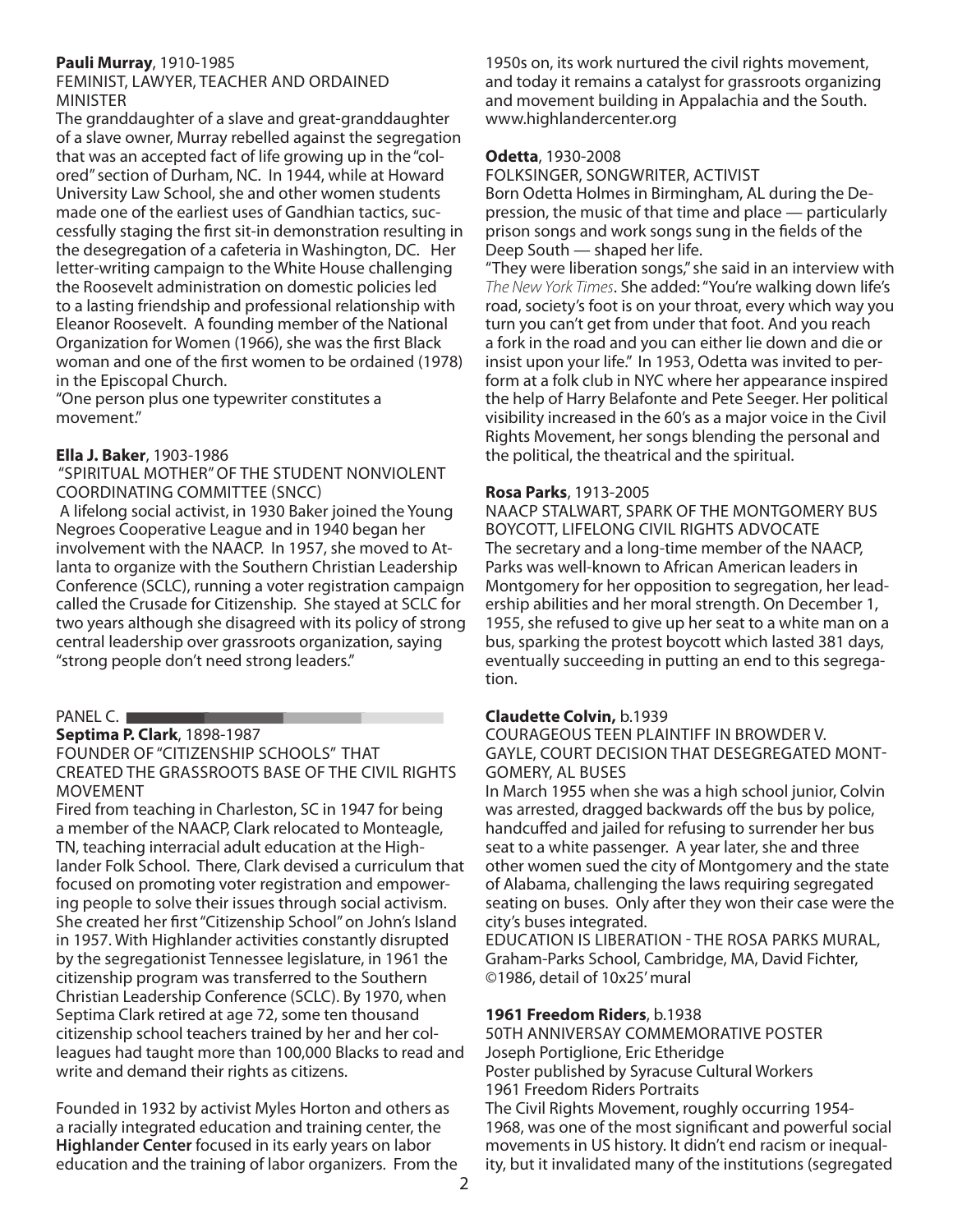schools and housing, for example) that blocked progress towards true social justice. The 1961 Freedom Riders were a pivotal part of the Movement. These African American women, along with African American men and whites, rode vulnerable buses through Alabama and Mississippi challenging the South's defiance of the 1946 and 1960 Supreme Court rulings which desegregated interstate travel and related facilities.

Determined to not let violence stop the Rides, a group of SNCC (Student Nonviolent Coordinating Committee) members from Nashville left Birmingham for Montgomery, the state capitol, on May 20. They were savagely beaten by a mob of 200 people at the bus station. But they kept coming. Wave after wave for almost seven months. After a deal brokered by Attorney General Robert Kennedy with Mississippi's arch-segregationist Senator James Eastland, the Rides focused on Jackson, MS. Riders were immediately arrested and charged with "breach of the peace"when they integrated the white and "colored" waiting rooms, restrooms, and restaurants at the stations on arrival. The tenacity of the Riders pushed the Kennedy administration to enforce Federal desegregation laws in the South. This was a huge victory, and new life was pumped into the Civil Rights Movement by these (in the words of Roger Wilkins) "true American heroes with a passion for a fairer and more democratic nation."

Mississippi's State Sovereignty Commission was established in 1956,two years after Brown v. Board of Education, to preserve segregation against any outside efforts to change the status quo. Among its tasks was investigation of "integration organizations," so when the Riders began arriving, the Commission went into action compiling mug shots and arrest data, thus carefully (and unintentionally) preserving this remarkable piece of civil rights history.

In the seven-month protest the Riders "galvanized every branch of the Civil Rights Movement, binding its past to its future, its tactics to its soul."(Diane McWhorter) The Riders faced the firebombing of their bus, brutal beatings, and imprisonment at Mississippi's infamous state penitentiary, but still they kept coming.

Portraits excerpted from 50th anniversary commemorative poster published in 2011 by Syracuse Cultural Workers. Poster based on the book Breach of Peace by Eric Etheridge and Joseph Portiglione.

#### **Diane Nash**, b.1938

DARING STUDENT ORGANIZER AND STRATEGIST Diane Nash was a leader and strategist of the student wing of the 1960's Civil Rights Movement. She was bright, focused, utterly fearless, with an unerring instinct for the correct tactical move at each increment of the crisis. As a leader, her instincts were flawless, and she was the kind of person who pushed those around her to be at their best – that, or be gone from the movement. Nash's campaigns were among the most successful of the

era. Her efforts included the first successful civil rights campaign to de-segregate lunch counters (Nashville); the Freedom Riders, who de-segregated interstate travel facilities; founding the Student Nonviolent Coordinating Committee (SNCC); and the Selma Voting Rights Movement campaign, which resulted in African Americans getting the vote and political power throughout the South.

#### PANEL D.

#### **Fannie Lou Hamer** , 1917-1977 COMMITTED CITIZEN ACTIVIST

Hamer became involved in the civil rights movement in 1962 when she volunteered to attempt to register to vote. By then 45 years old and a mother, Hamer lost her job npaign, which<br>vote and polit<br>**ou Hamer**, 19<br>TED CITIZEN<br>ecame involve<br>en she volunt<br>5 years old ar ich resulted in African Americans ge<br>
litical power throughout the South<br>
1917-1977<br>
N ACTIVIST<br>
lved in the civil rights movement in<br>
nteered to attempt to register to vo<br>
and a mother, Hamer lost her job and survived a brutal beating as the price of her activism. Despite this, she spoke frequently to raise money for the movement, and helped organize the Mississippi Freedom Democratic Party to challenge white domination of the Democratic Party. In 1964, the MFDP challenged the all-white Mississippi delegation to the Democratic Convention, and in l968, the Convention seated an integrated challenge delegation from Mississippi. She is buried in her home town of Ruleville, MS, where her tombstone reads, "I am sick and tired of being sick and tired."

#### **Dorothy Height**, 1912-2010

#### ICONIC LEADER OF THE NATIONAL COUNCIL OF NEGRO WOMEN

Originally trained as a social worker, Height was president of the National Council of Negro Women from 1957 to 1997, overseeing a range of programs on issues like voting rights, poverty and in later years AIDS. A longtime executive of the YWCA, she presided over the integration of its facilities nationwide in the 1940s. Her career in civil rights spanned nearly 80 years, from anti-lynching protests in the early 1930s to the inauguration of President Obama in 2009. She was among the few in the modern civil rights era to treat the problems of equality for women and equality for African Americans as a seamless whole, merging concerns that had been largely historically separate.

#### **Dorothy Cotton**, b. 1930

#### FORCEFUL SCLC (SOUTHERN CHRISTIAN LEADERSHIP CONFERENCE) ORGANIZER

Dorothy Cotton was Educational Director of the SCLC, recruiting candidates for training as citizenship school teachers, and monitoring the progress of the schools themselves. Cotton helped organize the students during the 1963 Birmingham Movement and its Children's Crusade.

#### **Marian Wright Edelman**, b. 1939

FOUNDING MEMBER OF SNCC, POWERFUL CIVIL RIGHTS LAWYER, ADVOCATE FOR CHILDREN Mrs. Edelman, a graduate of Spelman College and Yale Law School, began her career in the mid-60s when, as the first Black woman admitted to the Mississippi Bar, she directed the NAACP Legal Defense and Educational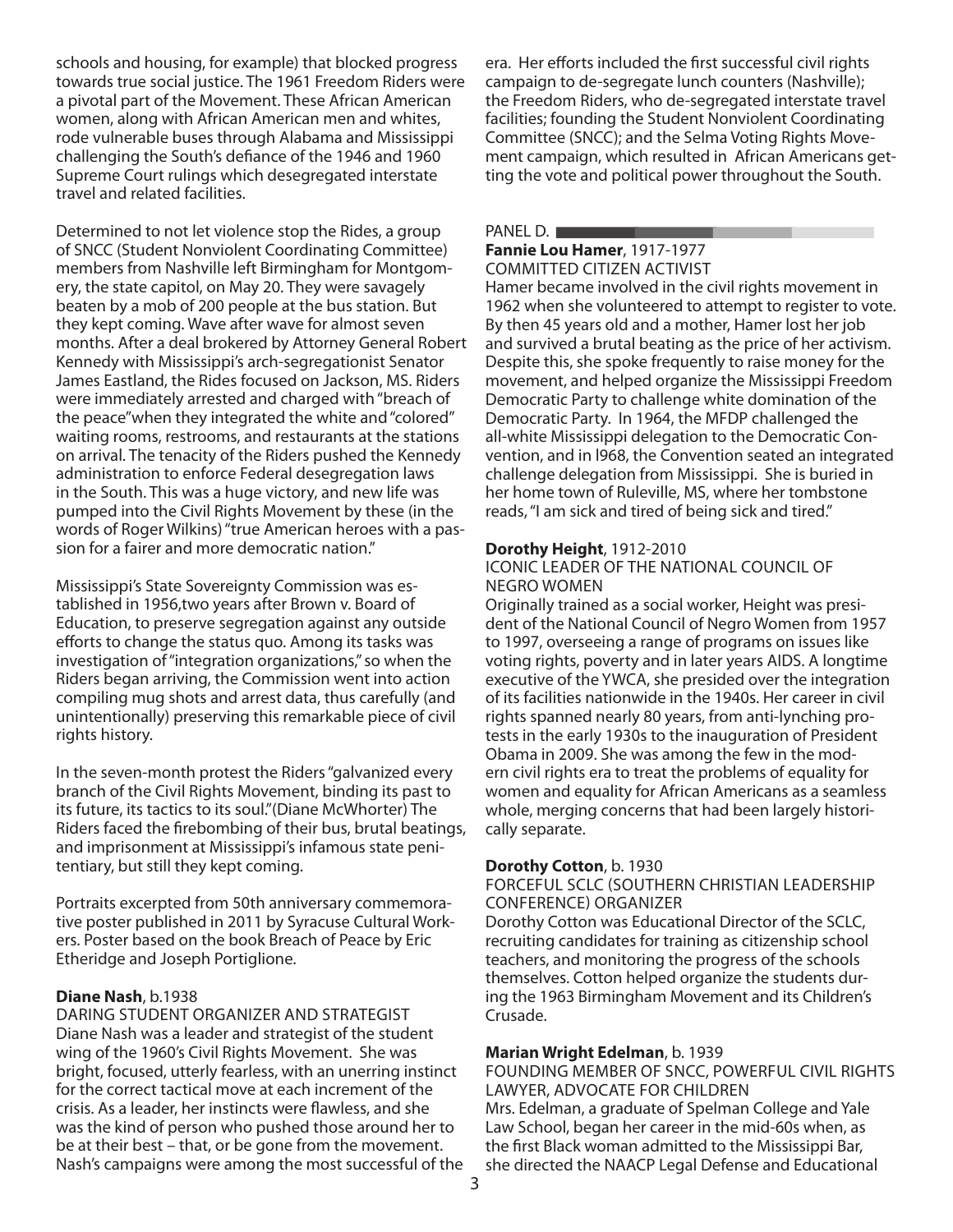Fund office in Jackson, MS. In l968, she was counsel for the Poor People's Campaign that Dr. Martin Luther King, Jr. began organizing before his death. She founded the Washington Research Project, a public interest law firm and the parent body of the Children's Defense Fund (CDF). For two years she served as the Director of the Center for Law and Education at Harvard University and in 1973 began CDF, the nation's strongest voice for children and families.

#### **Maya Angelou** (1928-2014)

CELEBRATED POET AND AUTHOR

Maya Angelou's path has taken her from the hardscrabble Depression-era South, through life as a prostitute, Broadway performer, coordinator for the SCLC, journalist in Egypt and Ghana in the heady days of decolonization, and friend and comrade of Malcolm X and James Baldwin. As one of the first African American women to publicly discuss her personal life, she is known particularly for the six volumes of her autobiography, and highly respected as a spokesperson for Black people and women.

#### **Bernice Johnson Reagon**, b. 1942,

COMPOSER, MUSICIAN, SONGTALKER

The daughter of a minister, Bernice Johnson grew up in a strong tradition of singing sacred music. For her first 11 years the church had no piano, and all singing was accompanied only by hands and feet. This grounding in a cappella music and a congregational song style was the bedrock on which she founded **Sweet Honey In the Rock**, the popular African American women's ensemble. She was Secretary of the NAACP at Albany State College in 1959 as the sit-in movement erupted with students sitting-in at lunch counters and other racially segregated establishments. Joining the SNCC (Student Nonviolent Coordinating Committee), she demonstrated her conviction that song and singing built group cohesiveness helping to make political change.

From 1973-2004, she was the guiding hand of **Sweet Honey** and "her" singing has made a path for many through countless changes in the struggles around ethnicity, class, gender, and sexuality.

#### **Nina Simone**, 1933-2003

#### PIANIST, COMPOSER, SINGER

Born Eunice Kathleen Waymon in Tryon, NC, Nina Simone was an instinctive musician, an original, versatile singer, pianist, arranger and composer. Her repertoire included jazz standards, gospels and spirituals, classical pieces, folk, blues, pop, African chants, show tunes and her own compositions.

On March 24, 1965 she performed her protest song Mississippi Goddam before 40,000 marchers at the conclusion of the third Selma to Montgomery (AL) march. It was one of many songs she either wrote and/or performed that addressed civil rights, and Black liberation and identity.

#### PANEL E.

#### **Daisy Bates**  (1914-1999) COURAGEOUS PUBLISHER

Daisy and L.C. Bates started a weekly black newspaper, the Arkansas State Press on May 9, 1941, and made it into an outspoken voice for racial justice. They crusaded **les**<br>**(1914-199)<br>EOUS PUBLI!<br>d L.C. Bates st<br>nsas State Pre<br>utspoken voi** 1999)<br>1999)<br>LISHER<br>started a weekly black newspaper,<br>Press on May 9, 1941, and made it<br>oice for racial justice. They crusaded against police brutality, and reported on slum housing, job discrimination and injustice in the legal system. In 1952, Mrs. Bates was elected president of the Arkansas Conference of the NAACP. Following the 1954 Brown v. Board of Education decision, she pressured the Little Rock school board to desegregate Central High. Despite being the target of violent and determined segregationists, she guided and advised the students, known as the Little Rock Nine, when they attempted to enroll in 1957 at Little Rock High School. The Bates' involvement in the Little Rock Crisis provoked retaliation from white advertisers, and the newspaper was forced to close in 1959. In 1960, Daisy Bates moved to NYC and wrote her memoir, The Long Shadow of Little Rock, which won a 1988 National Book Award.

### **Gloria St. Clair Hayes Richardson** b.1922

UNCOMPROMISING ORGANIZER

In the early 1960's, SNCC targeted Cambridge, MD for a campaign focusing on public accommodations. Local activists, among them Gloria Richardson, responded by founding the Cambridge Nonviolent Action Committee (CNAC), the only adult-led affiliate in SNCC's history. These local activists went beyond voting rights to focus on ending discrimination in housing, education and hiring. CNAC demonstrations and counter-demonstrations were volatile, and on June 13, 1963 the National Guard was called in and martial law declared. Initially acquiescing to a settlement negotiated by Robert Kennedy's Department of Justice (DOJ), Richardson withdrew her support when the granting of civil rights to blacks was put up for community referendum. She urged a boycott of the polls, arguing that people's human rights were not something that should be voted upon by the general population.

#### **Unita Blackwell** b. 1933 COMMUNITY LEADER

In 1964 Unita Blackwell, a former sharecropper, welcomed SNCC organizers into her community of Mayersville, MS. She was typical of the many local women who played crucial roles in enlisting support for the movement among leaders in their communities, particularly among ministers, who were often strongly opposed. She was later a member of the executive committee of the Mississippi Freedom Democratic Party, and worked with the National Council of Negro Women. In 1992 she received a MacArthur Fellowship.

"Who's the people that really keeps things going on? It's women. The women is the ones that supports the deacon board. They holler the amen. The women is the ones that supports the preacher.... So in the black community the movement quite naturally emerged out of all the women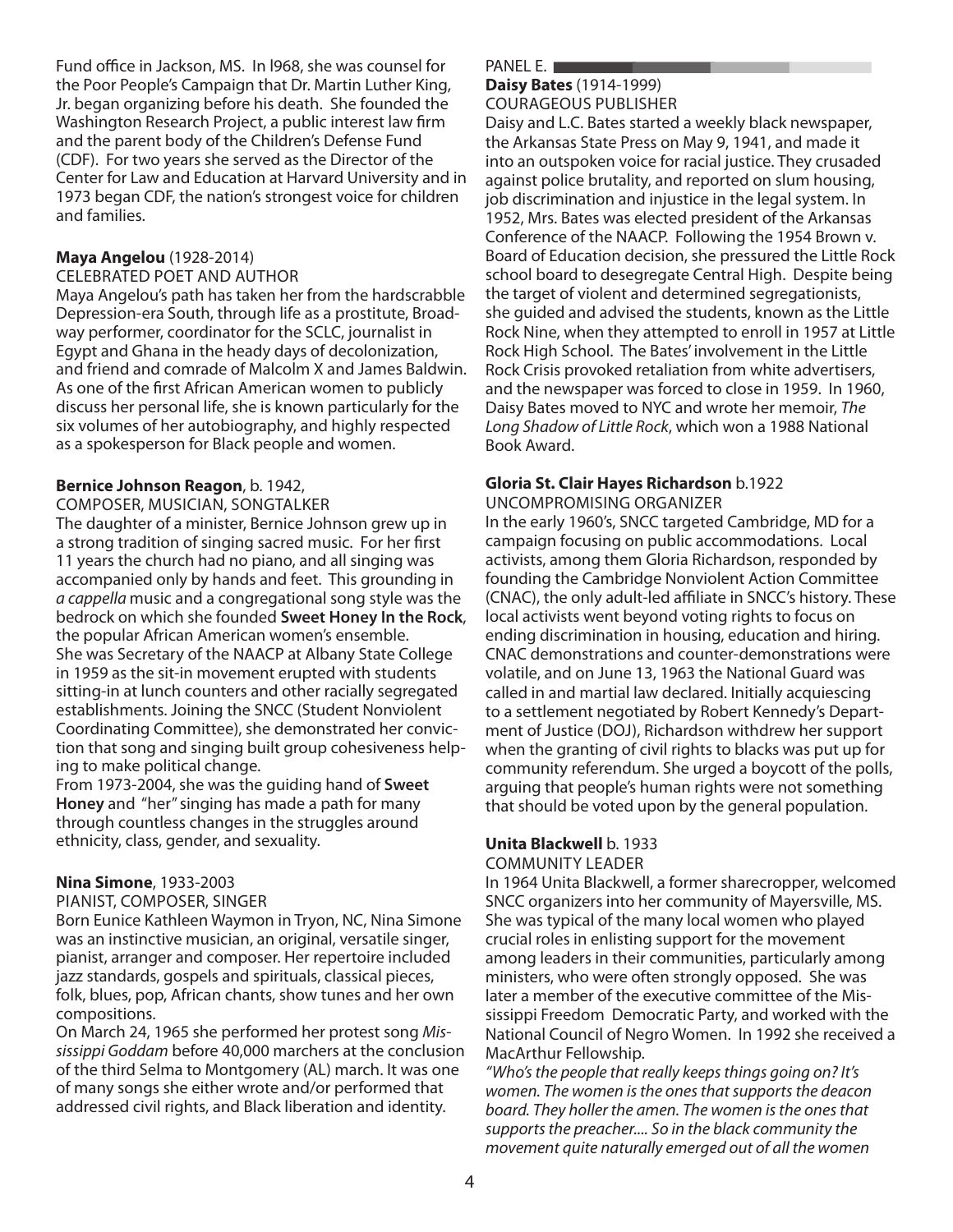that carried out these roles." – Unita Blackwell "It was like Christopher Columbus: You're discovering what's already there. Well, that was discovering Unita Blackwell. She was already in charge, and she was just waiting for us to recognize it." – Civil rights organizer Charles Cobb

#### **Eleanor Holmes Norton** b. 1937

LAWYER, FEMINIST

A SNCC organizer, Mrs. Norton participated in Mississippi Freedom Summer and in 1965 became the assistant legal director of the American Civil Liberties Union. She headed the NYC Civil Rights Commission in the Lindsay administration, and was a signer of the Black Woman's Manifesto, a classic document of the Black feminist movement. Appointed the first female Chair of the U.S. Equal Employment Opportunity Commission in 1977, she aggressively enforced constitutional protections against sex discrimination. In 1990, Norton, along with 15 other African American women and men, formed African-American Women for Reproductive Freedom. She is currently serving her 11th term as the Congressional Representative of the District of Columbia.

#### **Alice Walker**, b. 1944

#### AUTHOR, POET AND ACTIVIST

Walker's most famous novel, The Color Purple, won both the Pulitzer Prize and the American Book Award. Her writings include novels, stories, essays and poems. They focus on the struggles of African Americans, and particularly African American women, against societies that are racist, sexist, and often violent. Her writings emphasize the strength of Black women and the importance of African American heritage and culture. She is active in environmental, feminist, civil rights, and animal rights causes.

#### **Coretta Scott King**, 1927 – 2006

ACTIVIST AND CIVIL RIGHTS LEADER

The widow of Martin Luther King, Jr., Coretta Scott King was an active partner with her husband in the civil rights movement. The Kings traveled and marched together whenever possible and Mrs. King organized and performed in a series of Freedom Concerts to raise funds for the Southern Christian Leadership Conference. Her most prominent role may have been in the years after her husband's 1968 assassination, when she took on the leadership of the struggle for racial equality herself. As a lifelong advocate for world peace, Mrs. King was one of the founders of the Committee for a Sane Nuclear Policy and in 1962 was a delegate at the Disarmament Conference in Geneva, Switzerland.

#### **Angela Davis**, b. 1944

#### RADICAL, ACTIVIST SCHOLAR

Davis, who was associated with the Black Panther Party, works for racial and gender equity and for prison abolition, and is now a professor at the University of California, Santa Cruz. Although she is no longer a member of the

Communist Party, Davis points to Cuba as an example of a country which successfully addresses social and economic problems. In her view, democracy and socialism are more compatible than democracy and capitalism.

#### **Shirley Chisholm**, 1924-2005

FIRST AFRICAN AMERICAN WOMAN ELECTED TO CON-GRESS, CANDIDATE (1972) FOR DEMOCRATIC NOMINA-TION FOR PRESIDENT, ADVOCATE FOR CIVIL RIGHTS, WOMEN'S RIGHTS, AND THE POOR

#### **Quote on poster:**

"... Prejudice and hatred built the nation's slums, maintains them and profits by them.... Unless we start to fight and defeat the enemies in our own country, poverty and racism, and make our talk of equality and opportunity ring true, we are exposed in the eyes of the world as hypocrites when we talk about making people free."

"Fighting Shirley Chisholm — Unbought and Unbossed" was her campaign slogan for New York's 12th Congressional District race in 1968. Chisholm won — and stayed true to her words throughout her political career. She opposed the Viet Nam War and weapons development at a time when it was unpopular to do so, and relentlessly fought for the rights of women, children, minorities, and the poor.

She was a founding member of the Congressional Black Caucus, holding it accountable as "the conscience of Congress." In 1972, Chisholm announced her candidacy for the Democratic presidential nomination, the first African American woman to do so. Although she did not receive the nomination, she won 28 delegates and 152 votes at the Democratic National Convention.

#### **Barbara Lee**, b. 1946

#### US CONGRESSWOMAN (D-CA), FORCEFUL PROGRESSIVE VOICE

First elected in 1998 to represent California's 9th Congressional District, Lee has established a reputation for principled and independent stands. She cast the lone dissenting vote against George W. Bush's use-of-force resolution, 9/14/2001, denying him unanimous support to wage war against Afghanistan in retaliation for the September 11, 2001 attacks on the World Trade Center and the Pentagon. Lee works for social and economic justice, international peace, and civil and human rights.

#### **Cynthia McKinney**, b. 1955

US CONGRESSWOMAN (D-GA), GREEN PARTY PRESIDENTIAL CANDIDATE

#### **Quote on poster:**

"In the fight against bigotry, we stand together, and we must. In the fight against injustice, we stand together, and we must. In the fight against intimidation, we stand together, and we must. After all, a regime that would steal an election right before our very eyes will do anything to all of us."

In 1992, McKinney became the first African American woman to represent Georgia in the US Congress. Though a Democrat during President Clinton's tenure, she voted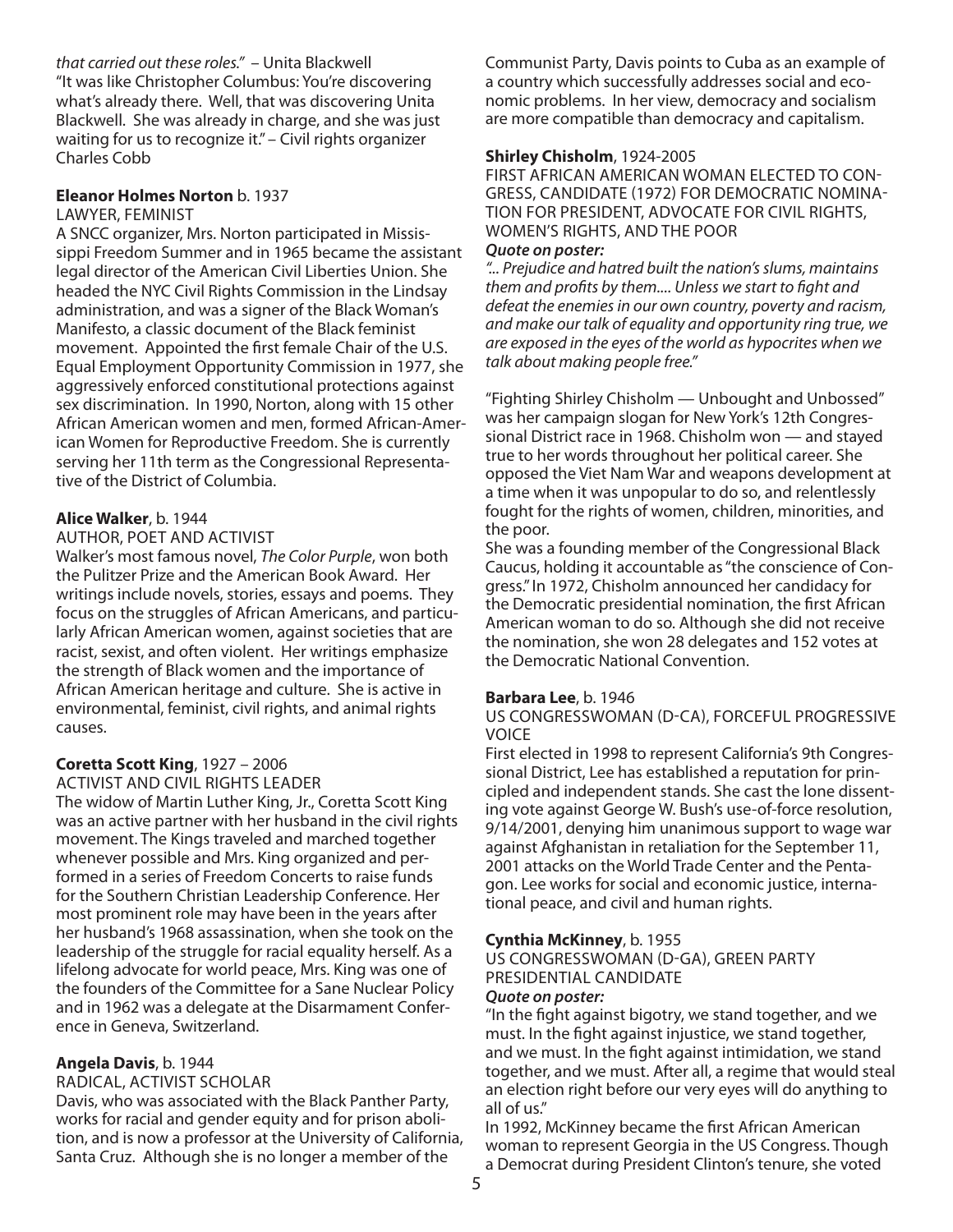against NAFTA, supported a Palestinian State in the Occupied Territories, and sparked controversy by criticizing US policy in the Middle East, including policy regarding Iraq before 9/11. She was defeated in the 2002 election, but was re-elected in 2004. A vocal critic of the government's response to Hurricane Katrina, in 2007 she left the Democratic Party to join the Green Party.

#### PANEL F.

**Audre Lorde** , 1934-1992

#### WRITER AND ACTIVIST

A pioneering thinker active in the civil rights, antiwar, and feminist movements, in her own words Lorde was a "Black lesbian, mother, warrior, poet." Through her work e to Hurricane<br>Ty to join the<br>**orde**, 1934-19<br>AND ACTIVIS<br>Tring thinker<br>inist moveme<br>sbian, mother ne Katrina, in 2007 she left the Dem<br>he Green Party.<br>1992<br>"IST<br>rr active in the civil rights, antiwar,<br>nents, in her own words Lorde was a<br>ner, warrior, poet." Through her worl and life she confronted the injustices of racism, sexism, and homophobia. Fighting a battle with cancer that she documented in her highly acclaimed Cancer Journals, Lorde died of the illness in 1992.

Before she died, in an African naming ceremony she took the name Gamba Adisa, meaning Warrior: She Who Makes Her Meaning Known.

**Homage to Kitchen Table Press** Elizabeth Barakah Hodges, © 1997, mixed acrylic and collage In 1980, Audre Lorde telephoned Barbara Smith and said, "Barbara, we need to do something about publishing." Out of that conversation the two women co-founded Kitchen Table: Women of Color Press to publish books by women of color of all races/ethnicities, national origins, sexual orientations, and socio-economic classes. With the help of a multiracial collective, the women established the world's first publishing company run autonomously by women of color. The name Kitchen Table was chosen because, across the world, the kitchen is the center of the home and the place where women share their wisdom.

#### **Barbara Smith**, b. 1946

#### PIONEERING BLACK FEMINIST, AUTHOR

Barbara Smith has opened up a national cultural and political dialogue about the intersections of race, class, sexuality, and gender. As an innovative critic, teacher, activist, lecturer, author, independent scholar, and publisher, Barbara was among the first to define an African American women's literary tradition and to build Black women's studies and Black feminism in the US. She was among the authors of the Combahee River Collective Statement of 1974 that defined a vision for social change that was both anti-racist and anti-sexist.

#### **African American Women In Defense Of Ourselves**

Within hours of Anita Hill's testimony before the Senate Judiciary Committee on October 11, 1991, Elsa Barkley Brown, Barbara Ransby, and Deborah King had launched a nationwide campaign to protest the events surrounding Clarence Thomas' nomination to the Supreme Court. In a few days they had gathered 1,603 Black women's signatures for a three quarter page ad which appeared in the New York Times and six Black newspapers. This poster commemorating the ad was published by Kitchen Table Press.

#### **Anita Hill**, b. 1956

ATTORNEY AND SCHOLAR, BRAVE WOMAN In 1991 Anita Hill testified at the confirmation hearings for U.S. Supreme Court nominee Clarence Thomas. Her charges of sexual harassment focused national attention on issues of race and gender in the workplace, though Thomas was confirmed and took a seat on the Court.

#### **Lateefah Simon**, b. 1977 ADVOCATE FOR AT-RISK YOUTH **Quote on poster:**

"I live in a country where we put children in shackles and in concrete cells. Working together, with righteousness and hope, we can create a country that is about reverence and reconciliation, not a world of shackles and concrete cells." MacArthur Fellow Lateefah Simon is a civil rights and community leader who has advocated on behalf of communities of color, youth and women since her teenage years. At age 16, Simon was recruited to become part of the Huckleberry Youth Program, a group for girls at risk of incarceration. She became an outreach worker for the Center for Young Women's Development, a peer-run group helping young women to become self-sufficient and educated about their opportunities.

Named executive director of the Center in 1998, she now directs the Lawyer's Committee for Civil Rights (San Francisco) and is a nationally recognized advocate for juvenile and criminal justice reform.

#### **Ellen Blalock**

COMMUNITY ARTIST AND STORY TELLER Ellen Blalock is a Syracuse, NY artist whose art examines and investigates the human experience. **Angel Quilt** by Ellen Blalock

fabric, beads, found objects, 98x82", 2001

This quilt brings to life a story spanning 3 generations of the artist's family, honoring family elders and sharing history in the hope that generations to come will also build strong families. Poster published by Syracuse Cultural Workers.

#### **Cheryl Contee**

BLOGGER AND SOCIAL MEDIA ACTIVIST Contee works with non-profit organizations and foundations to use social media to create social good. She is also a co-founder of the blog Jack and Jill Politics, writing as "Jill Tubman."

#### **Kimberly Freeman Brown**

LABOR ORGANIZER AND STRATEGIST

As executive director of American Rights at Work Brown directs a national non-profit educational and outreach organization dedicated to promoting the freedom of workers to form unions and bargain collectively.

#### **Majora Carter**

URBAN VISIONARY, SUSTAINABILITY ADVOCATE Carter is a radical voice in city planning who views urban renewal through an environmental lens. The South Bronx native draws a direct connection between ecological,